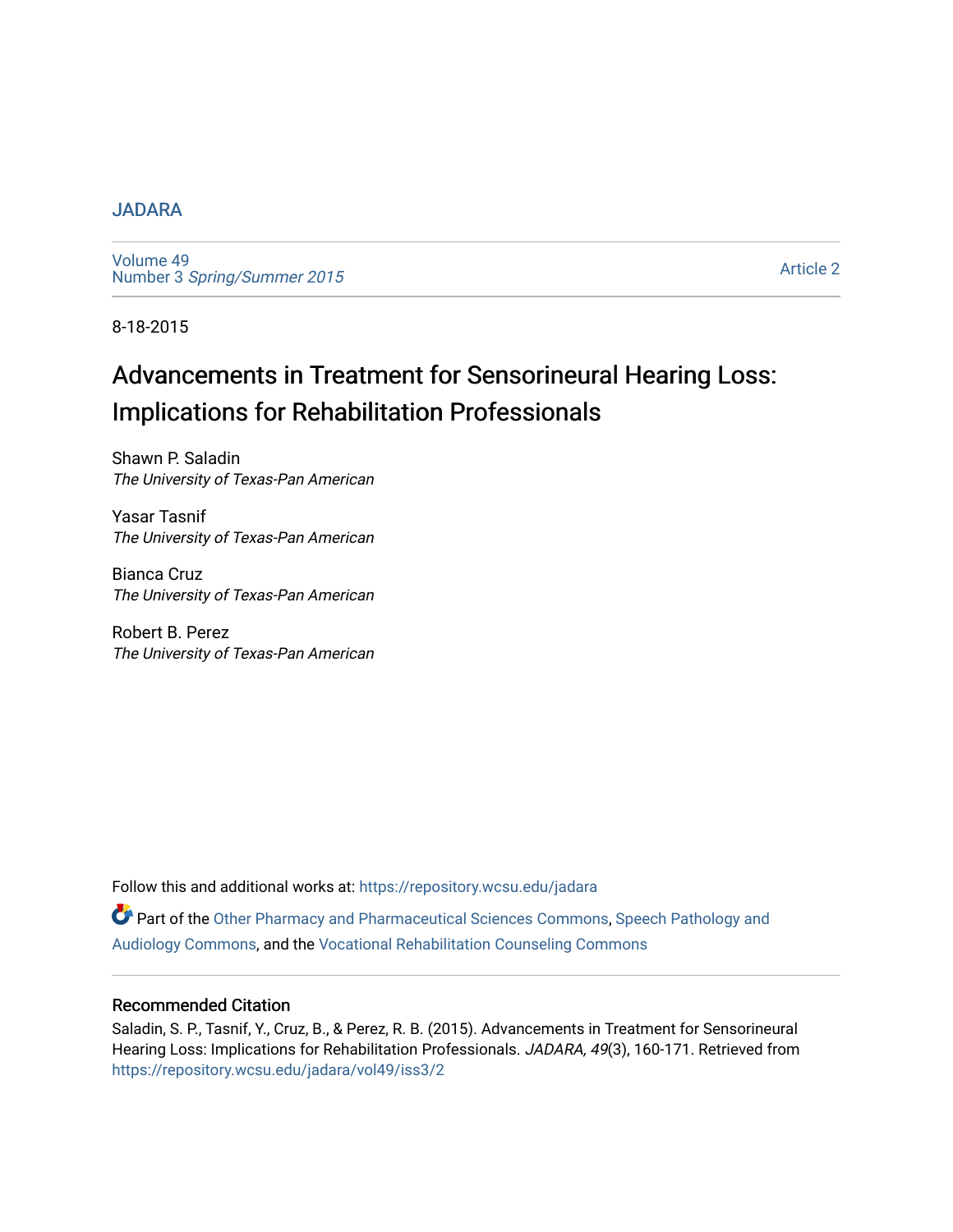Rehabilitation professionals work with a variety of people with disabilities who need a range of broadly defined services such as physical restoration, counseling, training, assistive technology, transportation, and job placement, to name a few. Some rehabilitation professionals have specialized caseloads that focus services on a specific homogeneous population, and are wellversed in the group's service needs. However, due to funding limitations, this may not always be feasible. In addition, there are many non-urban areas where services in every community, town or city are not possible (Watson, Jennings, Tomlinson, Boone & Anderson, 2008). The rehabilitation professional may provide services in a variety of locations on a regular or asneeded basis, preventing the consumer from having to secure transportation to other cities. In such situations, the rehabilitation professional needs to have a broader understanding of disabilities and treatments.

Hearing loss can result from a multitude of instances, such as an adverse effect from a medication. Some ototoxic drugs can lead to permanent hearing loss, like aminoglycosides, cisplatin and loop diuretics, and are still used in clinical practice due to continued efficacy in certain disease states (Saladin, Perez, Cruz & Tasnif, 2015). There are now more options available for people who choose to reduce hearing loss. Advanced therapies, such as cochlear implants, auditory brainstem implants, auditory midbrain implants and the regeneration of hair cells via stem cell therapy, have restored hearing to numerous patients once thought permanently deaf. This paper reviews hearing restoring therapies and their use in patients deafened by druginduced ototoxicity.

# **Cochlear Implants**

A cochlear implant (CI) is a small electronic device that can help provide sound stimulation through mechanicoelectric transduction to the auditory nerve (Ramsden, 2002). A CI consists of two basic parts: the external sound processor that acts like a microphone, and the implanted component that transmits the stimulus to the auditory nerves. Implants are typically utilized in severe deafness caused by progressive loss of hair cells in the organ of Corti. Hair cell loss caused by medications in the aminoglycoside class and cisplatin (a chemotherapeutic agent) may be restored with a cochlear implantation. The procedure to implant the internal components starts with a small postauricular incision followed by a mastoidectomy to access the middle ear (Ramsden, 2002). The round window niche is identified and drilled to enter the scala tympani of the cochlea (cochleostomy). The electrode is inserted via the cochleostomy into the cochlea. The operation is performed by an otologist and takes about 1.5 hours to complete (Ramsden, 2002).

Candidates for cochlear implantation fall into two main groups: prelingually (prior to speech acquisition) or congenitally deaf children and postlingually (after speech acquisition) deafened adults (Ramsden, 2002). Prolonged hearing loss between the critical periods of language development (between about 18 months and 13 years) typically renders the individual unable to acquire normal speech despite restored auditory function (Ramsden, 2002). Therefore, children with deafness caused by ototoxic drugs have better results the sooner the implantation is performed following the onset of hearing loss. Before considering cochlear implantation, an individual must show no benefit from hearing aids over several months. Subsequently, electrophysiology testing is used to confirm level of hearing loss and tomography or magnetic resonance imaging is used to determine cochlear anatomy (O'Donoghue, 1996). In general, an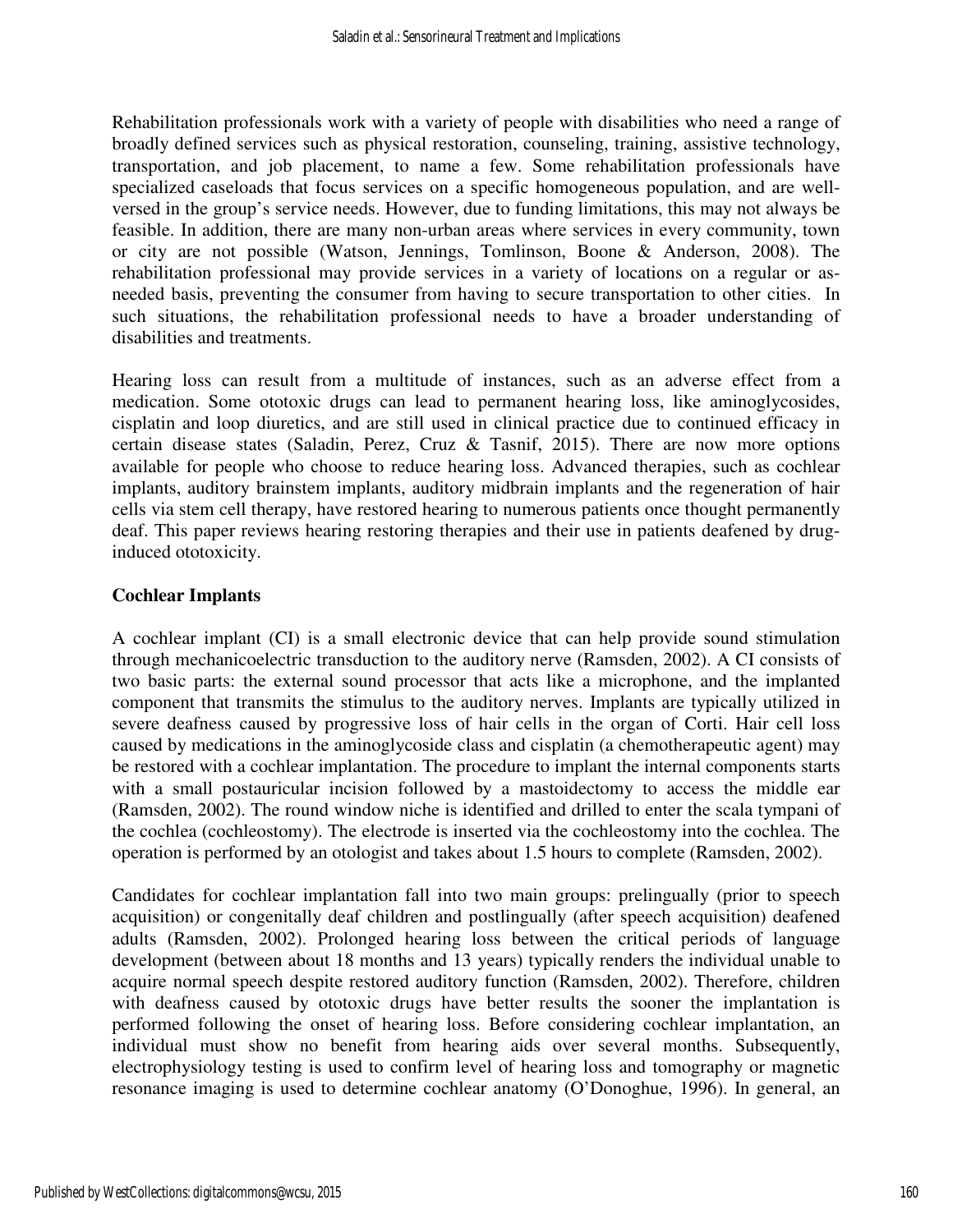individual with cochlear implants who previously had hearing abilities or had undergone years of intensive therapy can achieve high levels of speech understanding (over 90% in most cases) along with open set speech (without visual clues) understanding (Murugasu, 2005).

Based on its mechanism of action, cochlear implantation is a viable option for most cases of hearing loss caused by ototoxic agents. Cisplatin and aminoglycosides both cause apoptosis (programmed cell death) of hair cells leading to hearing loss. Cochlear implants bypass the damaged hair cells by stimulating the spiral ganglion of the auditory nerve directly. Although cochlear implantation will likely be beneficial in most of cases drug-induced hearing loss, severe cases that involve damage to the auditory nerve represent an absolute contraindication (Paludetti, Conti, Nardo, Corso, Rolesi, Picciotti, et al., 2012). The function of the auditory nerve is assessed before cochlear implantation; however, working CIs can lose benefit due to druginduced ototoxicity affecting this nerve. In one case report, a patient with a functioning cochlear implant of 12 years lost the benefit of the device after the administration of cisplatin chemotherapy to treat osteosarcoma (Harris, Gilbert, Lormore, Musunuru & Fritsch, 2011). The patient had no functioning outer hair cells in the implanted ear; therefore, the change in hearing was likely due to direct injury to the spiral ganglion of the auditory nerve (Harris et al., 2011). Because damage to the auditory nerve cells renders cochlear implants useless, other modalities may be needed to preserve hearing.

# **Auditory Brainstem Implants**

The auditory brainstem implant (ABI) is a device technologically similar to a cochlear implant. However, the electrode is placed on the surface of the cochlear nucleus of the brainstem (Paludetti et al., 2012). Candidates for ABI have hearing loss due to non-functional or nonexistent auditory nerves, thus cochlear implants are contraindicated in these individuals (Sennaroglu & Ziyal, 2012). The Food and Drug Administration (FDA) has only approved ABIs for use in neurofibromatosis type 2 (NF2) patients 12 years old or older who have lost hearing due to resection of acoustic neuromas (Schwartz, Otto, Shannon, Hitselberger & Brackmann, 2008). ABIs indications in western European countries include temporal bone fractures, VIII nerve aplasia, and severe ossification of the cochlea (Paludetti et al., 2012). Acquired disorders that compromise the auditory nerve similar to severe drug-induced ototoxicity are potentially suitable for treatment with ABIs. Another study demonstrated use of ABIs as a salvage treatment by reporting favorable outcomes with ABIs in 5 patients who had poor results with CIs (Colletti, Fiorino, Carner, Miorelli, Guida, & Colletti, 2004). Three adults with no word/sentence discrimination with cochlear implants exhibited 85-100% two- or three-syllable word discrimination with ABIs. Two children with no hearing ability with CIs were able to detect sound and words as early as two months after ABI activation (Colletti et al., 2004).

Because the surgical landmarks used in ABIs are not always obvious, this treatment option is much more complex than cochlear implantation. Auditory brainstem implantation starts with an incision in the retromastoid region followed by a craniotomy to expose sigmoid sinus. The dura is opened, and the cerebellum retracted to identify the VII and VIII nerve complex. The straight vein (found on the IV ventricle floor) leads to the site of implantation at the cochlear nucleus (Raghunandhan & Kameswaran, 2010). An electrically evoked auditory brain stem response is used to verify the position of the ABI and to decrease the risk of non-auditory stimulation of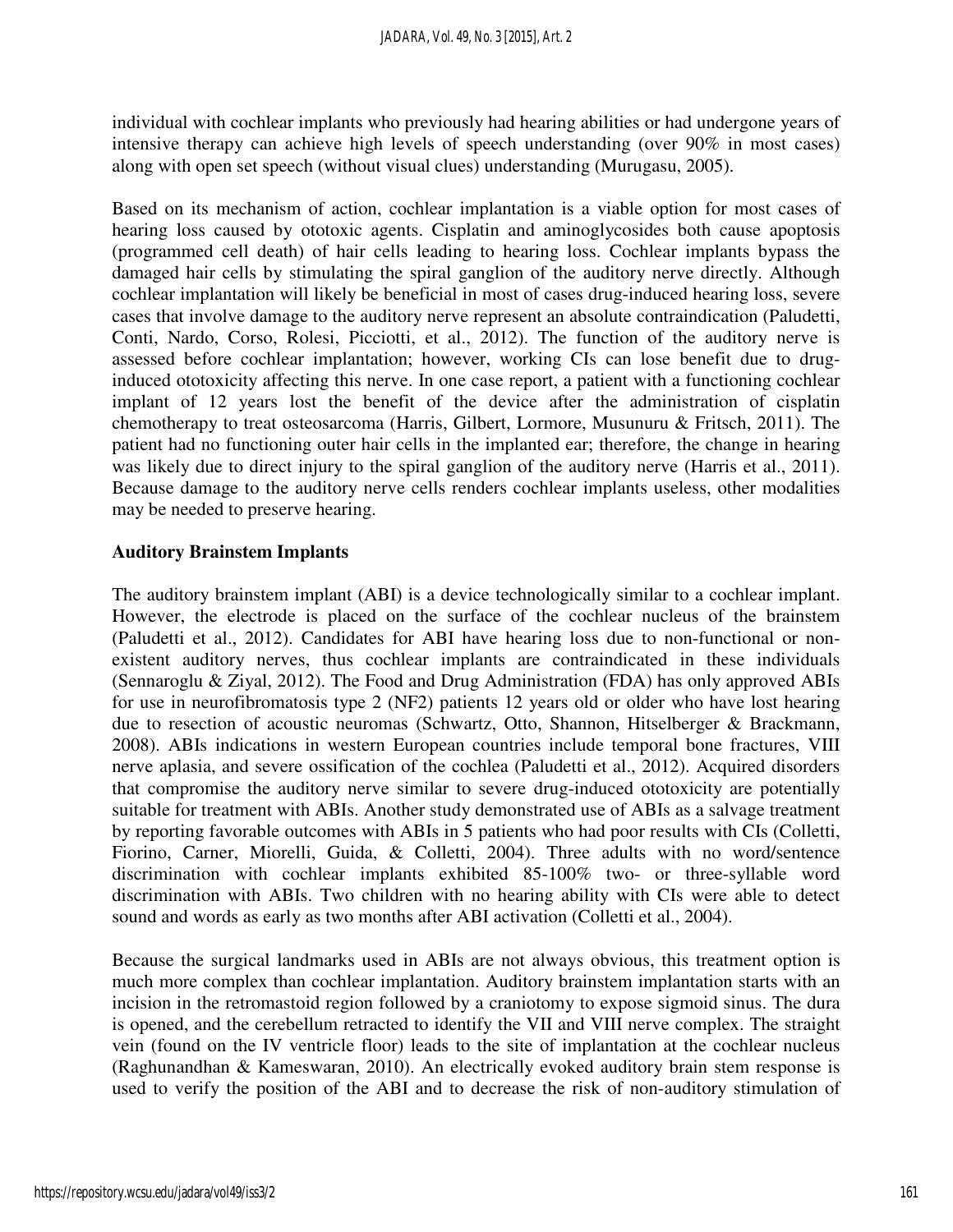adjacent cranial nerves (glossopharyngeal, accessory, trigeminal, and facial) (Ramsden, 2002). Despite the complexity of the procedure, Colletti et al. (2010) demonstrated the rate of major complications associated in 114 surgeries over 11 years was minimal (14%). Major complications were lower in nontumor patients (5) versus NF2 patients (11). Minor complications (including transient facial palsy, balance problems, and cerebrospinal fluid leakage) were generally managed easily and resolved completely (Colletti et al., 2010).

Six to eight weeks after implantation, the ABI is stimulated for the first time and the device is programmed. At the initial stimulation, emergency medical assistance should be available due to the possibility of changes in vital signs occurring (Schwartz et al., 2008). During the initial stimulation, the device is programmed, and pitch scaling, nonauditory stimulation, and comfort levels are evaluated. Because the various electrodes elicit highly variable pitch perceptions, the programming process is complex. Follow-up is conducted to optimize ABI performance every three months for the first year, then yearly thereafter (Schwartz et al., 2008).

In most cases, ABIs generally do not perform as well as cochlear implants and often require speechreading to facilitate oral communication (Murugasu, 2005). This may stem from the fact that most ABI users are NF2 patients. One study compared the performance of ABIs in 10 tumor and 10 non-tumor patients (Colletti & Shannon, 2005). Non-tumor patients showed a significantly greater auditory benefit with results comparable to cochlear implantation (Colletti & Shannon, 2005). Though only indicated for NF2 in the United States, auditory brainstem implants may be beneficial in patients with drug-induced destruction of the auditory nerve.

# **Auditory Midbrain Implant**

The most recent technology in auditory prostheses has started to target higher levels of the auditory pathway through implantation in the inferior colliculus of the auditory midbrain. Auditory midbrain implants bypass the cochlear nucleus and implant in the inferior colliculus (IC), the major ascending auditory convergence center (Lim, Lenarz & Lenarz, 2009). Using the lateral supracerebellar-infratentorial approach, the surgeon performs a craniotomy and separates the dura to expose the brain. The cerebellum is retracted to expose the inferior colliculus, and the electrode array is placed on the dorsal surface of the IC. Though surgery is safe overall, accurate placement is difficult, leading to dramatically different results between patients (Lim et al., 2009). Even the best performer cannot achieve open set speech perception; however, AMIs still provides recipients with improvement in sound awareness and speech understanding in faceto-face conversation (Shannon, 2012). Ototoxic drugs have not displayed damage to the brainstem, so AMI is not a viable option with patients deafened by medication use. NF2 patients with limited success from an ABI appear to have the greatest benefit with auditory midbrain implantation (Colletti, Shannon, Carner, Sacchetto, Turazzi, Masotto, et al., 2007).

## **Gene and Cell-based Therapy**

The ability to hear depends on functioning hair cells. As stated earlier, these cells are often the first targets of ototoxic drugs. Unlike other epithelia in the gut or skin, the inner ear epithelia cells contain no stem cells, thus damage to these cells is permanent (Murugasu, 2005). Recent advances have shown cochlear gene therapy as a possible treatment for hearing loss. Atoh1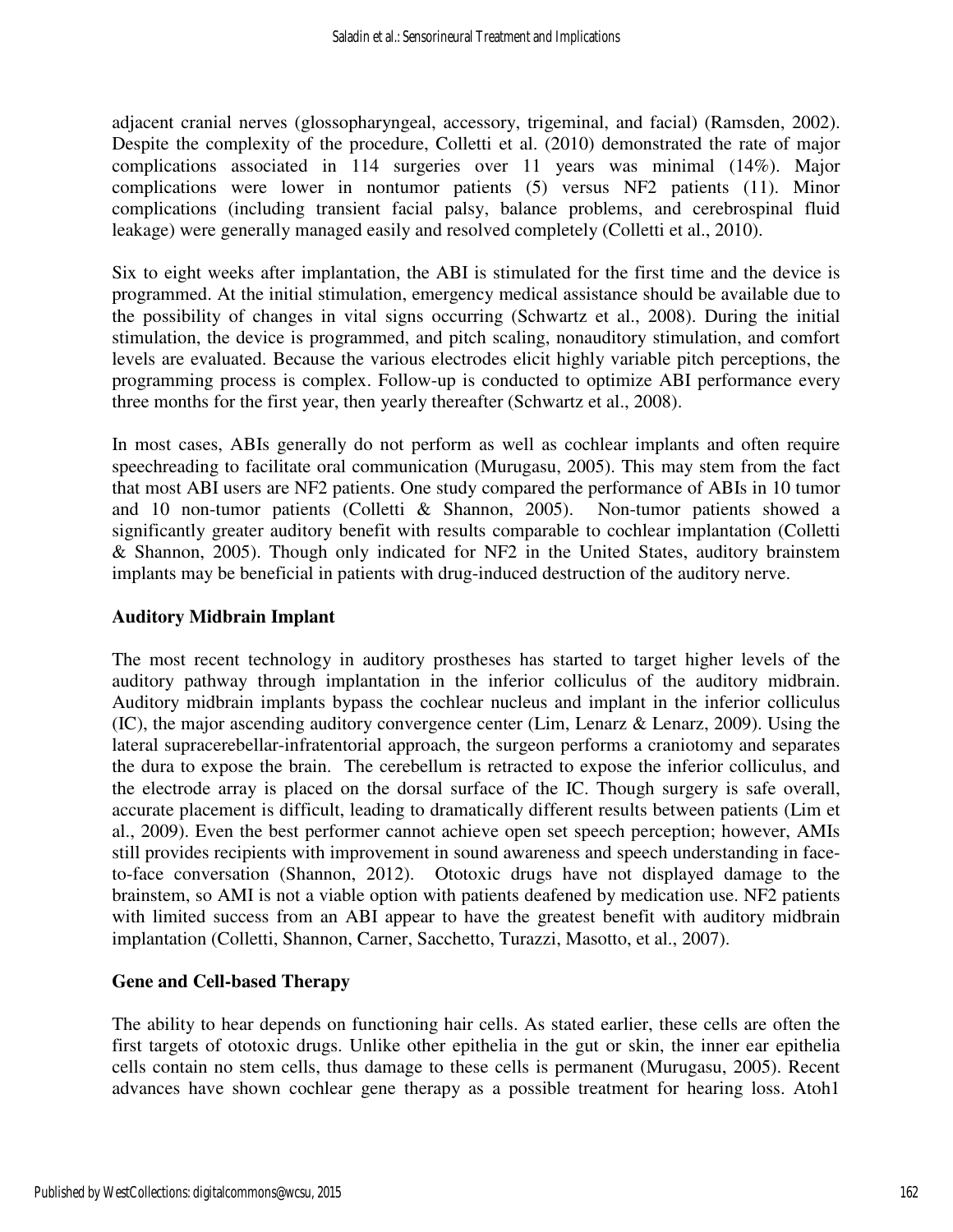(Math1 in mice) encodes a transcription factor that induces development of sensory hair cells from cochlear supporting cells. In another study, young adult guinea pigs (*n*=30) were deafened with kanamycin and ethacrynic acid and infused Atoh1 transgene via adenoviral vector into the left cochlea four days after the ototoxic treatment (Izumikawa, Minoda, Kawamoto, Abrashkin, Swiderski, Dolan, et al., 2005). After incising the area between the mandible and clavicle and drilling a small hole into the exposed cochlea, 5 µl of the replication-deficient adenovirus was injected in the scala media (Ishimoto, Kawamoto, Kanzaki, & Raphael, 2002). Eight weeks after Atohl incolution, scanning electronic microscopy showed large number of inner and outer hair cells and auditory brain-stem responses showed a substantial improvement in hearing thresholds (Izumikawa et al. 2005). Gene therapy may also regenerate vestibular hair cells destroyed by ototoxic drugs. Staecker, Praetorius, Baker and Brough (2007) showed a 60% recovery of vestibular hair cells in vivo and in vitro after destruction with neomycin. Both Izumikawa and Staecker used adenovirus to deliver Atoh1 to the mammalian inner ear. Kesser, Hashisaki, Fletcher, Eppard, and Holt (2007) generated an in vitro model from 26 human sensory epithelia, excised at the time of labyrinthectomy that demonstrated adenoviral transfection in hair and supporting cells. These breakthroughs in Atoh1 and adenovirus research suggest a viable future option for restoring damage caused by ototoxic drugs with inner ear gene therapy.

As the severity of hearing loss increases, the need to maintain or regenerate auditory nerves is of utmost importance. Preservation of auditory nerves is particularly important to users of cochlear implants. Neurotrophins (a family of molecules crucial for neural maintenance and development) are used in cell-based therapy aimed at the preservation of spiral ganglion neurons. After guinea pig hair cells were eliminated using kanamycin and ethacrynic acid, significantly more spiral ganglion cells survived after 43 days when inoculated with adenovirus containing human neutrophic factor (*p* < 0.05) (Kanzaki, Stover, Kawamoto, Prieskorn, Altschuler, Miller, et al., 2002). This increased survival has been shown with cochlear implants in cats, therefore, neurotrophins could potentially extend the duration and benefit of the implant (Wise, Fallon, Neil, Pettingill, Geaney, Skinner, et al., 2011). In addition to preservation, there was also a robust regrowth of nerve fibers in deafened guinea pigs with neurotrophins (Shibata et al., 2010). Most animal studies use two methods of chronic neurotrophin administration: inoculation with adenoviral vectors (similar to Atoh1), and mini- osmotic pump via surgical implant (Budenz, Pfingst & Raphael, 2012). Unfortunately, the mini- osmotic pump requires periodic replenishment of a neurotrophin reservoir, limiting its clinical utility. Further clinical research is needed; however, neurotrophin therapies could provide a means of treating hearing loss and increase the benefit of cochlear implants.

## **Stem Cells**

Developments in stem cell technology provide another potential treatment of sensorineural hearing loss via the replacement of damaged hair cells and spiral ganglion neurons. Stem cellbased replacement could help patients deafened by drug-induced ototoxicity, even in severe cases involving the auditory nerve. Two strategies have achieved stem cell-based replacement: induction of the cell cycle of inner ear progenitors and transplantation of stem cell-derived cells or exogenous stem cell into the inner ear (Hu & Ulfendahl, 2013).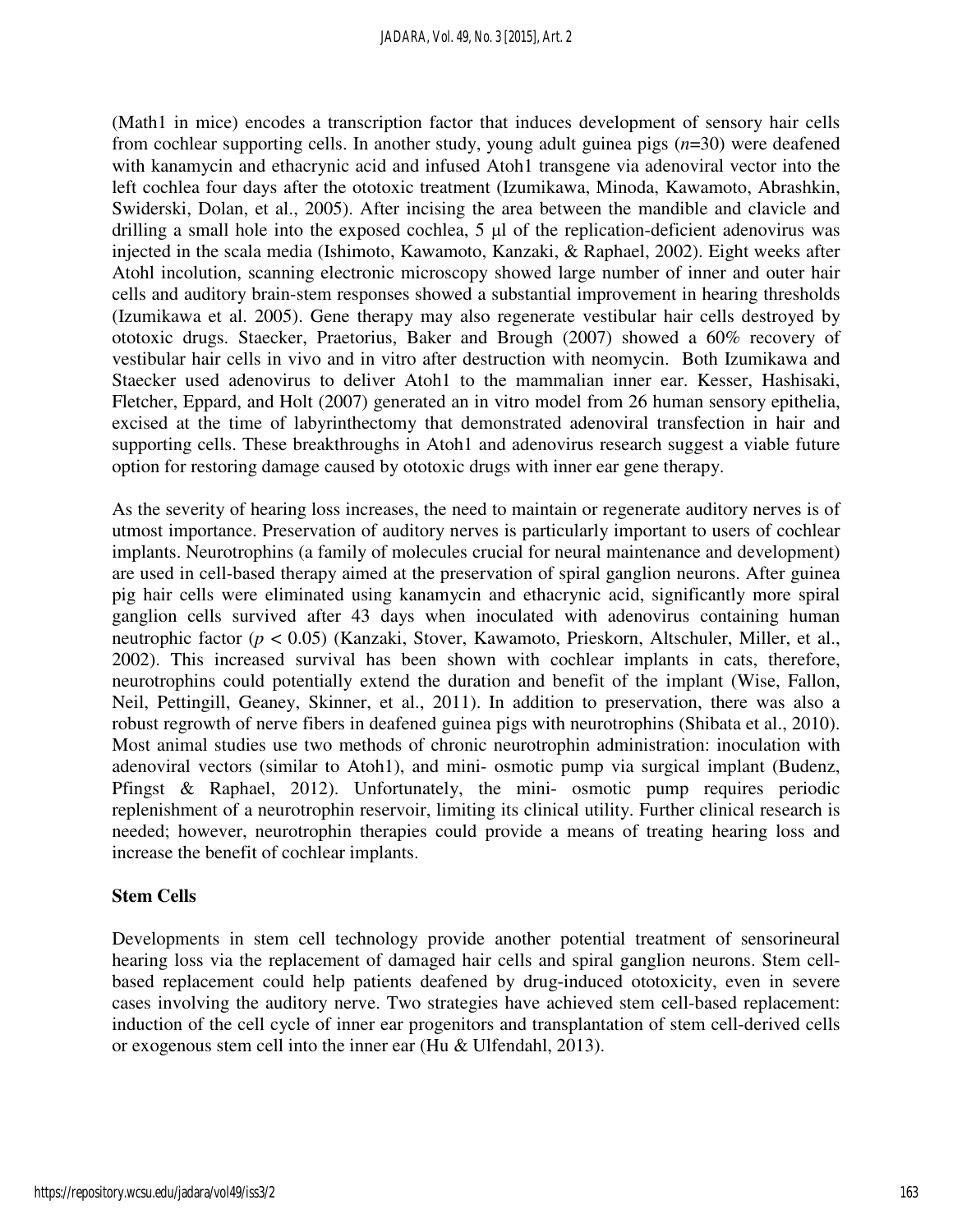Li, Liu and Heller (2003) first reported that adult mouse utricles contain sphere-forming stem cells that give rise to new hair-like cells. Another study subsequently found sphere-forming cells in the organ of Corti, stria vascularis, vestibular sensory epithelia, and spiral ganglion of early postnatal mice (Oshima, Grimm, Corrales, Senn, Monedero, Géléoc, et al., 2007). These cells also differentiated to hair cell-like cells with function similar to nascent hair cells. Hu, Luo, Zhang, Lu, Dong, Monsell, et al. (2012) studied human sensory epithelial cells from two utricles removed via translabyrinthine for acoustic neuroma treatment. Using PCR and immunofluorescence in vitro, it was discovered that these cells expressed proteins and genes present in prosensory and stem cells revealing that the inner ear can re-enter the cell cycle. They also used epithelial-to-mesenchymal (EMT) as the mechanism to activate proliferation of cloned human utricular cells (Hu, Luo, Zhang, Lu, Dong, Monsell, et al., 2012). EMT has previously demonstrated the ability to generate cells with stem cells properties and could, therefore, be used to induce human utricular cells into new hair cells (Mani, Yang, Ayyanan, Eaton, Liao, Guo, et al., 2008).

Numerous types of cells have been transplanted into the inner ears of mammals. These include inner ear stem cells, stem cell-derived neurons, mesenchymal stem cells, induced pluripotent stem (iPS) cells, neural stem cells, and embryonic stem cells (Hu & Ulfendahl, 2013). Because the microenvironment of the organ of Corti of host mammals is significantly different from the culture conditions in vitro, the transplantation of new hair cells has rarely been reported (Hu & Ulfendahl, 2013). However, recent advances have focused on the replacement of spiral ganglion neurons (SGN) by stem cell transplantation. It is necessary to gain access via surgery to the transplantation site in the SGN area while minimizing trauma as much as possible. Surgical procedures include: translabyrinthine approach for direct access to the auditory nerve (TL); localized of fracture of the osseous spiral lamina for direct access to Rosenthal's canal (RC); and cochleostomy into the scala tympani (ST). Backhouse, Coleman and Shepard (2008) performed the three procedures on normal adult guinea pigs and compared the survival of SGNs (ST>RC>>TL) and inflammation (TL>>RC≥ST) at four weeks. Needham, Minter, Shepherd and Nayagam (2013) reviewed over 30 studies that investigated various methods of exogenous stem cells delivery. In vivo, neural proteins expression was found in 27 of 39 experiments; however, glial proteins expression was found in only 11 experiments. Overall, survival rates varied between a few days to several weeks with small to no localized tissue response reported (Needham, Minter, Shepherd & Nayagam, 2013). To date, stem cell-derived growth neurons from the cochlear nucleus to synapse on brainstem neurons has not been reported. Challenges with growth and survival still need to be addressed, but current studies provide another possible means to overcome hearing loss.

## **Further Considerations**

Research about the mechanism and etiology of ototoxic drugs illuminate how recent advancement in treatment and prevention can be viable therapies for drug-induced hearing loss. Before administration, clinicians should be aware of factors that can increase the risk including: younger age (García, Martínez, Agustí, Mencía & Asenjo, 2001; Li, Womer, & Silber, 2004), coadministration of ototoxic agents (García et al., 2001), genetics (A1555G mutations), and higher cumulative doses (Bokemeyer, Berger, Hartmann, Kollmannsberger, Schmoll, Kuczyk, et al., 1998; Cooperman & Rubin, 1973). Mechanisms of ototoxic drugs provide the basis for the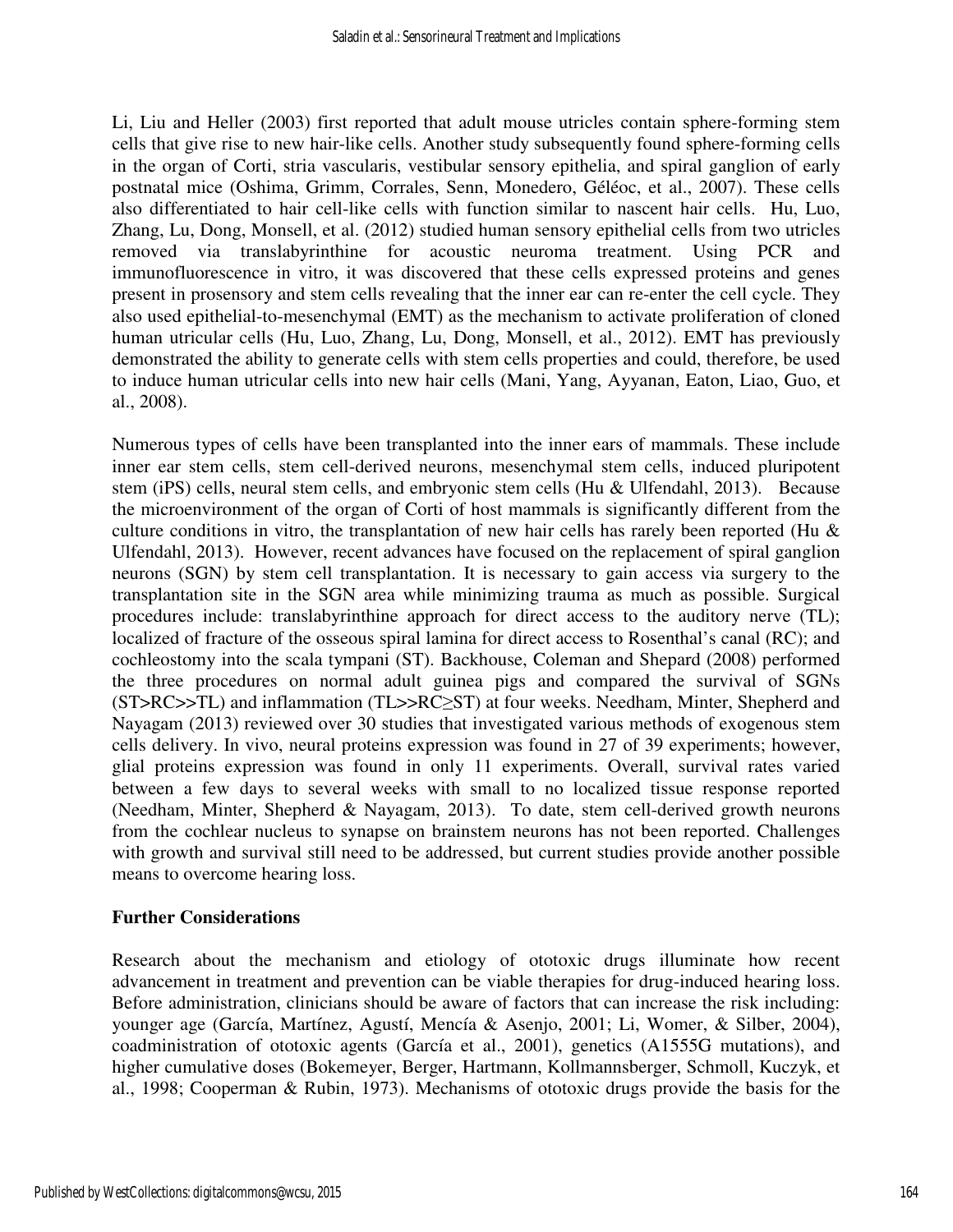creation of protective agents. Protective agents are the only non-prosthetic therapy to show benefit in humans with support from randomized controlled trials (Chen, Huang, Zha, Qiu, Wang, Sha, et al., 2007; Feldman, Efrati, Eviatar, Abramsohn, Yarovoy, Gersch, et al., 2007).

The pahophysiology of ototoxicity helps determine which therapies can be used based on the degree of hearing loss. In less severe ototoxicity, hair cells are the primary site of dysfunction. In this scenario, cochlear implants have shown to be the most proven and effective means of hearing restoration. Though still in animal testing phase, Atoh1-based gene therapy could provide a viable therapy in time. Auditory nerve damage is the greatest concern in the most severe cases of ototoxicity. Because it bypasses the auditory nerve, auditory brainstem implants could be a useful option in this situation (currently, it is only FDA-approved for NF2). Generally, ABIs have shown to be not as effective as CIs in restoring functioning. Of note, a small study showed nontumor patients displaying greater auditory performance comparable to cochlear implants (Colletti & Shannon, 2005); however, more studies are needed before suggesting ABIs a legitimate option for drug-induced hearing loss. Auditory midbrain implants do not appear to possess any benefit apart from NF2 patients with limited success from ABIs.

Neurotrophins have shown in animal models to preserve (Kanzaki et al., 2002; Wise et al., 2011) and regrow hair cells (Shibata, Cortez, Beyer, Wiler, Polo, Pfingst, et al., 2010), which could preserve and continue CI use. Although animal models show the possibility of stem cells to grow hair cells and auditory neurons, the challenges with survival and growth must be overcome before clinical use in humans. Drug-induced hearing loss is life-altering; however, it is not lifethreatening. As a result, treatment-associated risks must be minimal, and the clinical application these therapies must carefully be considered.

## **Implications for Rehabilitation Professionals**

The rehabilitation professional needs to know and understand the root cause and extent of an individual's hearing loss. This understanding will help the consumer and the rehabilitation professional when consulting with physicians and pharmacists to determine which, if any, treatment modality is appropriate. In addition, the rehabilitation professional needs to consider the noise level of the environments where the consumers live and work, and other genetic issues that may potentially compound the hearing loss (Fischel-Ghodsian, Prezant, Chaltraw, Wendt, Nelson, Arnos et al., 1997; Xing, Chen, & Cao, 2007; Zimmerman & Lahav, 2012). When an individual's hearing loss is caused by ototoxic medications, current treatment options vary between cochlear implants or ABIs. In the near future, other treatment modalities such as AMIs and gene- and cell-based therapies may be viable, or even preferred, options The rehabilitation professional needs to understand which treatment has the best outcomes based on the needs of the individual and be mindful of the emerging research in hearing loss and protective agents (Chen, Huang, Zha, Qiu, Wang, Sha, et al., 2007; Ciarimboli, Jürgens, Knief, Deuster, Schlatter, Koepsell, et al., 2010; Feldman, Efrati, Eviatar, Abramsohn, Yarovoy, Gersch, et al., 2007; Rybak, 2007).

In addition to the provision of counseling, other services may be needed in a more comprehensive plan. For example, psychological services may be needed for those who do not recover their hearing and/or have a prolonged recovery time. These individuals may need to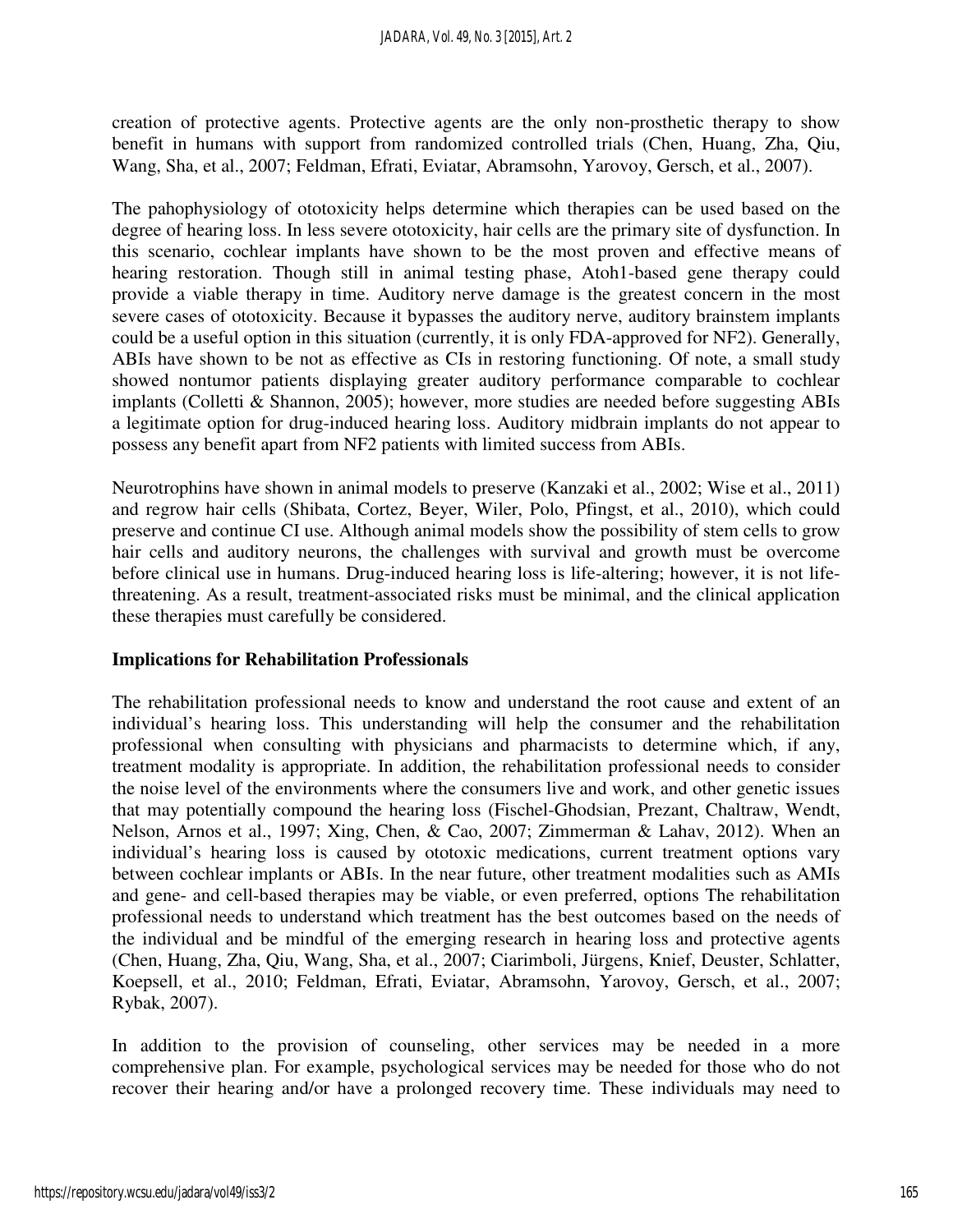adapt to and learn coping strategies to assist them in daily living activities and in communicating within their environments. Both the individual and the rehabilitation professional need to understand the selected technology that may be part of the treatment. Additionally, depending on the individual's employment history, there may need to be additional training within their career field or, possibly, another career altogether. The rehabilitation professional needs to ensure the individual is able to communicate in visual formats to move forward with the agreed-upon plan.

# **Contact Information:**

Shawn P. Saladin College of Health Sciences and Human Services The University of Texas-Pan American 1201 West University Dr. Edinburg, TX 78539 (956) 665-2291 ssaladin@utpa.edu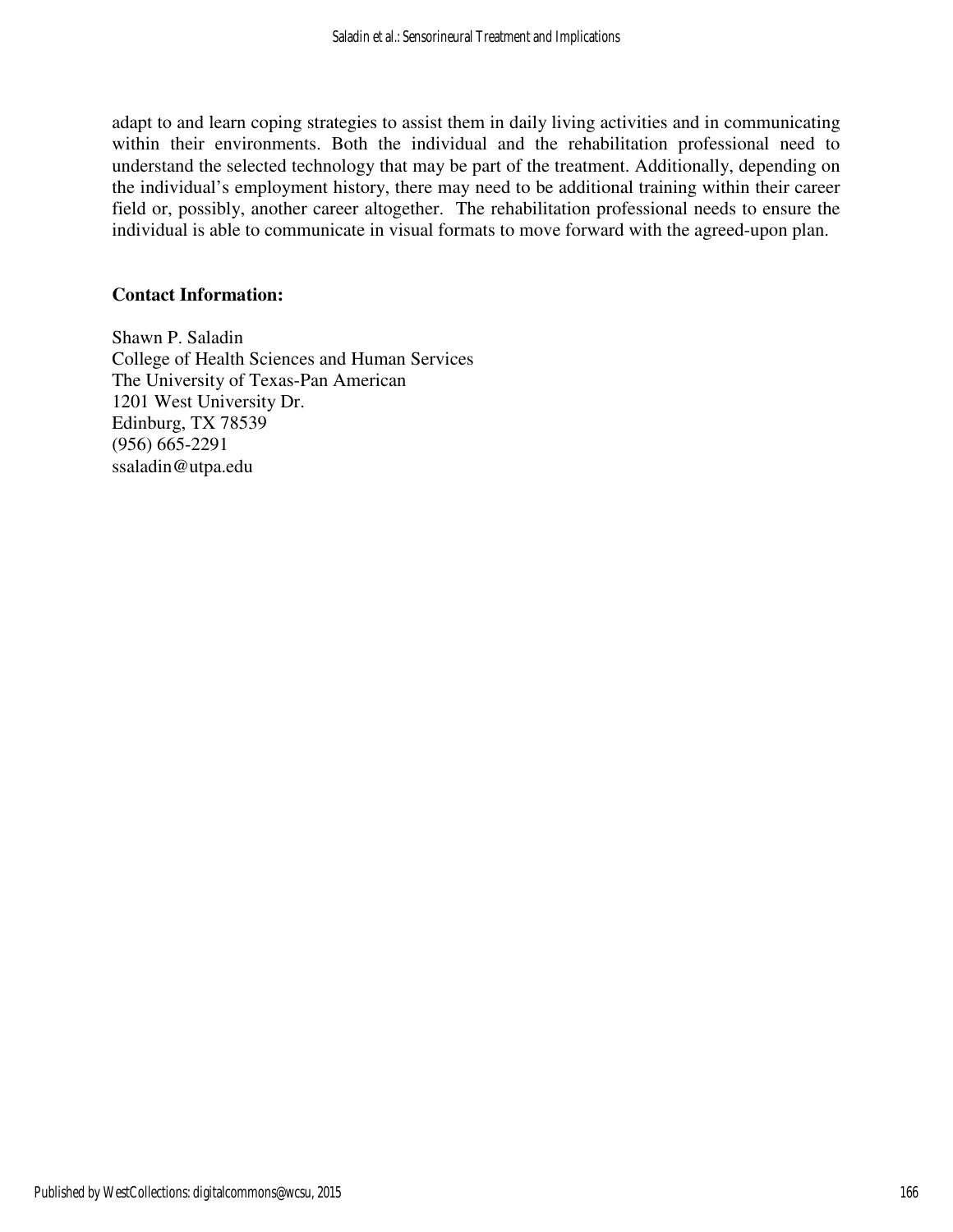#### **References**

- Backhouse, S., Coleman, B., & Shepherd, R. (2008). Surgical access to the mammalian cochlea for cell-based therapies. *Experimental Neurology, 214*(2), 193-200. doi:10.1016/j.expneurol.2008.08.002
- Bokemeyer, B., Berger, C., Hartmann, J., Kollmannsberger, C., Schmoll, H., Kuczyk, M., et al. (1998). Analysis of risk factors for cisplatin-induced ototoxicity in patients with testicular cancer. *British Journal of Cancer, 160*(6), 2292-2293.
- Budenz, C. L., Pfingst, B. E., & Raphael, Y. (2012). The use of neurotrophin therapy in the inner ear to augment cochlear implantation outcomes. *The Anatomical Record: Advances in Integrative Anatomy and Evolutionary Biology, 295*(11), 1896-1908. doi: 10.1002/ar.22586
- Chen, Y., Huang, W., Zha, D., Qiu, J., Wang, J., Sha, S., et al. (2007). Aspirin attenuates gentamicin ototoxicity: From the laboratory to the clinic. *Hearing Research, 226*(1-2), 178-182.
- Ciarimboli, G., Jürgens, H., Knief, A., Deuster, D., Schlatter, E., Koepsell, H., et al. (2010). Organic cation transporter 2 mediates cisplatin-induced oto- and nephrotoxicity and is a target for protective interventions. *The American Journal of Pathology, 176*(3), 1169- 1180. doi: 10.2353/ajpath.2010.090610
- Colletti, V., Fiorino, F. G., Carner, M., Miorelli, V., Guida, M., & Colletti, L. (2004). Auditory brainstem implant as a salvage treatment after unsuccessful cochlear implantation. *Otology & Neurotology, 25*(4), 485-496.
- Colletti, V., & Shannon, R. V. (2005). Open set speech perception with auditory brainstem implant? *The Laryngoscope, 115*(11), 1974-1978.
- Colletti, V., Shannon, R., Carner, M., Sacchetto, L., Turazzi, S., Masotto, B., et al. (2007). The first successful case of hearing produced by electrical stimulation of the human midbrain. *Otology & Neurotology, 28*(1), 39-43.
- Colletti, V., Shannon, R. V., Carner, M., Veronese, S., & Colletti, L. (2010). Complications in auditory brainstem implant surgery in adults and children. *Otology & Neurotology, 31*(55), 1. doi: 10.1097/MAO.0b013e3181db7055
- Cooperman, L. B., & Rubin, I. L. (1973). Toxicity of ethacrynic acid and furosemide. *American Heart Journal, 85*(6), 831-834.
- Feldman, L., Efrati, S., Eviatar, E., Abramsohn, R., Yarovoy, I., Gersch, E., et al. (2007). Gentamicin-induced ototoxicity in hemodialysis patients is ameliorated by Nacetylcysteine. *Kidney International, 72*(3), 359-363.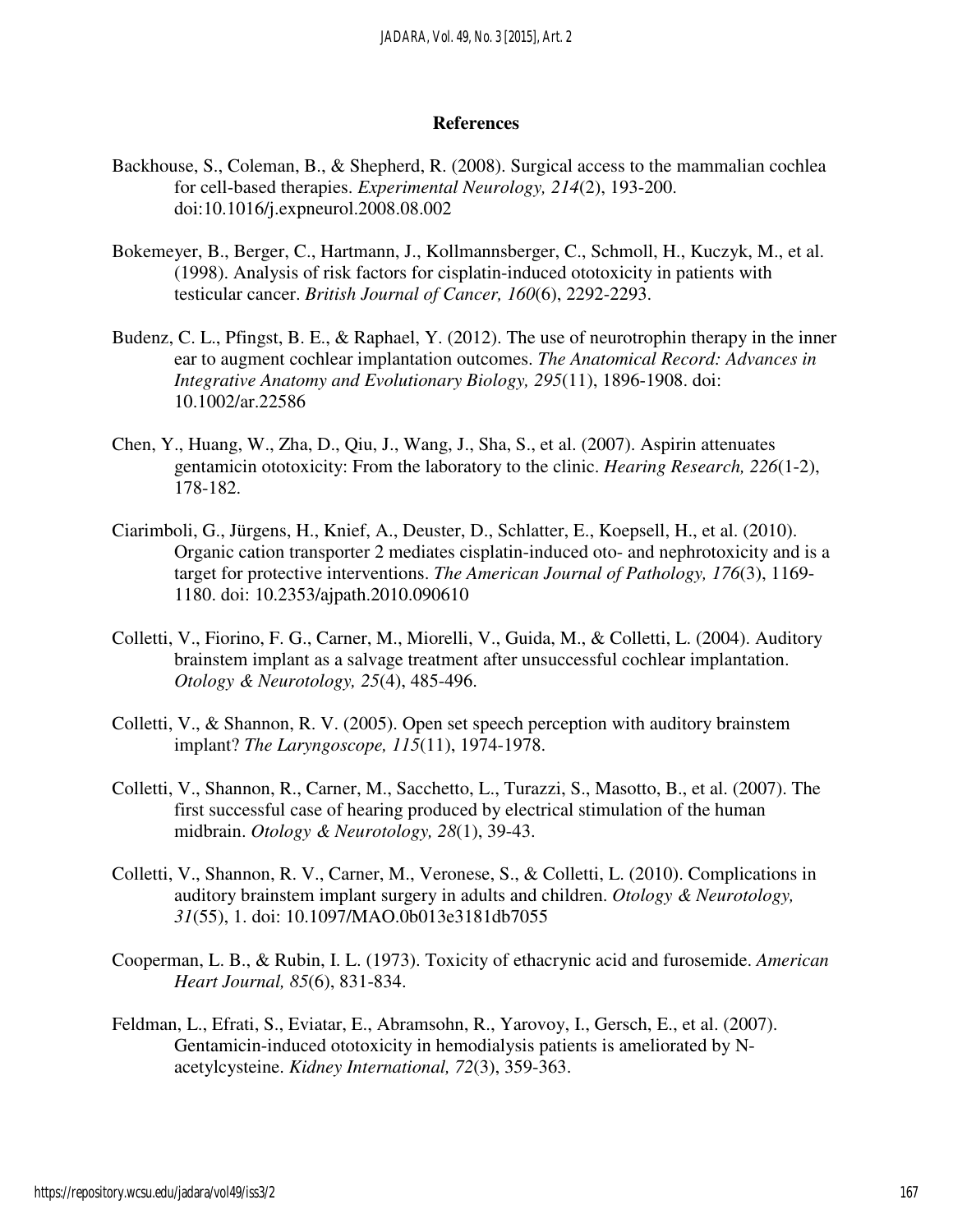- Fischel-Ghodsian, N., Prezant, T. R., Chaltraw, W. E., Wendt, K. A., Nelson, R. A., Arnos, K. S., et al. (1997). Mitochondrial gene mutation is a significant predisposing factor in aminoglycoside ototoxicity. *American Journal of Otolaryngology, 18*(3), 173-178.
- García, V. P., Martínez, F. A., Agustí, E. B., Mencía, L. A., & Asenjo, V. P. (2001). Druginduced otoxicity: current status. *Acta Oto-Laryngologica, 121*(5), 569-572.
- Harris, M. S., Gilbert, J. L., Lormore, K. A., Musunuru, S. A., & Fritsch, M. H. (2011). Cisplatin ototoxicity affecting cochlear implant benefit. *Otology & Neurotology, 32*(6), 969-972. doi: 10.1097/MAO.0b013e3182255893
- Hu, Z., Luo, X., Zhang, L., Lu, F., Dong, F., Monsell, E., et al. (2012). Generation of human inner ear prosensory-like cells via epithelial-to-mesenchymal transition. *Regenerative Medicine, 7*(5), 663-673. doi: 10.2217/rme.12.53
- Hu, Z., & Ulfendahl, M. (2013). The potential of stem cells for the restoration of auditory function in humans. *Regenerative Medicine, 8*(3), 3012.
- Ishimoto, S., Kawamoto, K., Kanzaki, S., & Raphael, Y. (2002). Gene transfer into supporting cells of the organ of Corti. *Hearing Research, 173*(1-2), 187-197.
- Izumikawa, M., Minoda, R., Kawamoto, K., Abrashkin, K. A., Swiderski, D. L., Dolan, D. F., et al. (2005). Auditory hair cell replacement and hearing improvement by Atoh1 gene therapy in deaf mammals. *Nature Medicine*, *11*(3), 271-276.
- Kanzaki, S., Stover, T., Kawamoto, K., Prieskorn, D. M., Altschuler, R. A., Miller, J. M., et al. (2002). Glial cell line-derived neurotrophic factor and chronic electrical stimulation prevent VIII cranial nerve degeneration following denervation. *The Journal of Comparative Neurology, 454*(3), 350-360.
- Kesser, B. W., Hashisaki, G. T., Fletcher, K., Eppard, H., & Holt, J. R. (2007). An in vitro model system to study gene therapy in the human inner ear. *Gene Therapy*, *14*(15), 1121-1131.
- Li, H., Liu, H., & Heller, S. (2003). Pluripotent stem cells from the adult mouse inner ear. *Nature Medicine, 9*(10), 1293-1299.
- Li, Y., Womer, R. B., & Silber, J. H. (2004). Predicting cisplatin ototoxicity in children: the influence of age and the cumulative dose. *European Journal of Cancer, 40*(16), 2445- 2451.
- Lim, H. H., Lenarz, M., & Lenarz, T. (2009). Auditory midbrain implant: a review. *Trends in Amplification, 13*(3), 149-180. doi: 10.1177/1084713809348372
- Mani, S. A., Yang, J., Ayyanan, A., Eaton, E. N., Liao, M., Guo, W., et al. (2008). The epithelial-mesenchymal transition generates cells with properties of stem cells. *Cell, 133*(4), 704-715. doi: 10.1016/j.cell.2008.03.027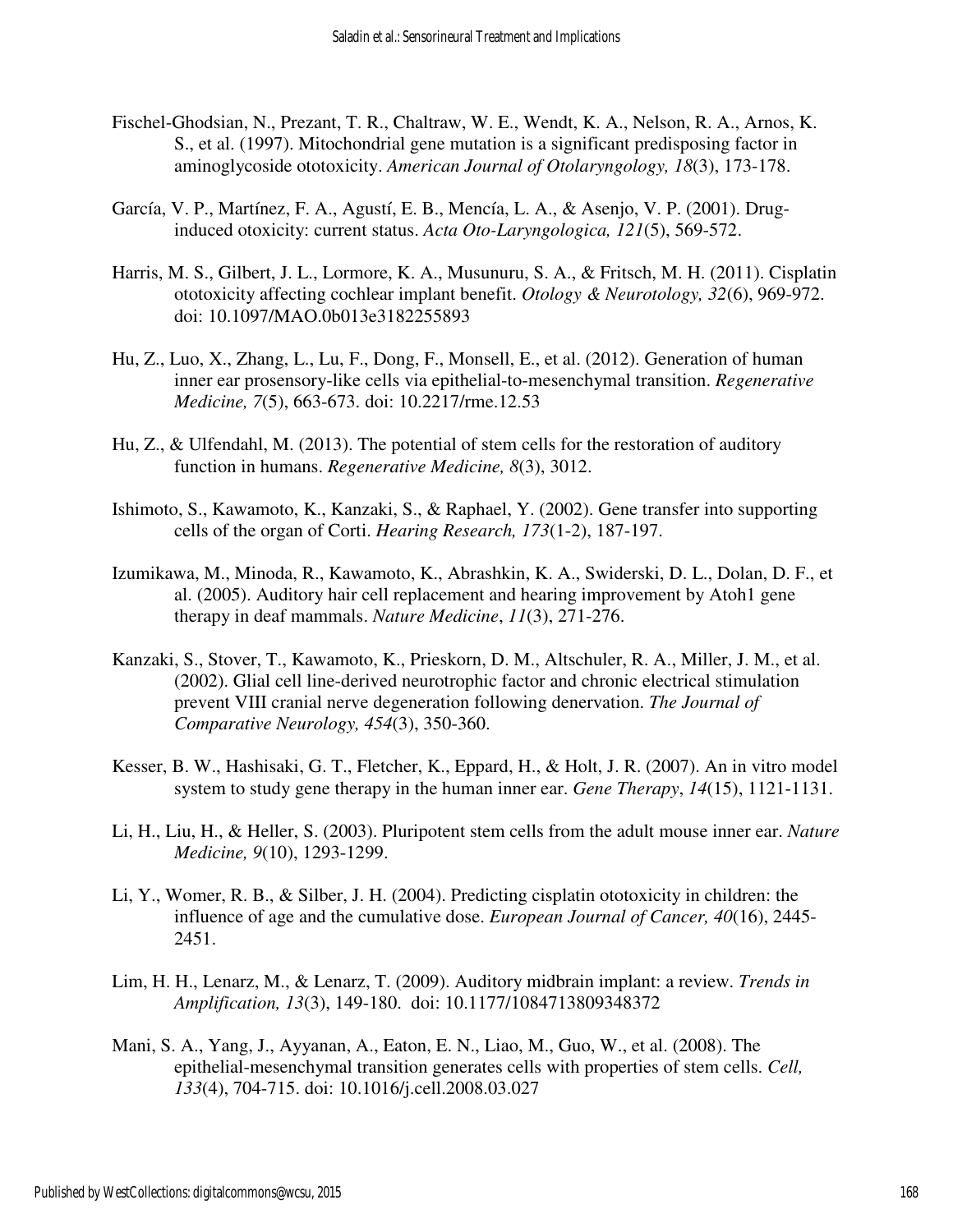- Murugasu, E. (2005). Recent advances in the treatment of sensorineural deafness. *Annals Academy of Medicine Singapore, 34*, 313-321.
- Needham, K., Minter, R. L., Shepherd, R. K., & Nayagam, B. A. (2013). Challenges for stem cells to functionally repair the damaged auditory nerve. *Expert Opinion on Biological Therapy, 13*(1), 85-101. doi: 10.1517/14712598.2013.728583
- O'Donoghue, G. M. (1996). Cochlear implants in children: principles, practice and predictions. *Journal of the Royal Society of Medicine, 89*, 345-347.
- Oshima, K., Grimm, C. M., Corrales, C. E., Senn, P., Monedero, R. M., Géléoc, G. S., et al. (2007). Differential distribution of stem cells in the auditory and vestibular organs of the inner ear. *Journal of the Association for Research in Otolaryngology, 8*(1), 18-31.
- Paludetti, G., Conti, G., Nardo, W. D., Corso, E. D., Rolesi, R., Picciotti, P. M., et al. (2012). Infant hearing loss: from diagnosis to therapy official report of XXI conference of Italian Society of Pediatric Otorhinolaryngology. *Acta Otorhinolaryngologica Italica, 32*, 347- 370.
- Raghunandhan, S., & Kameswaran, M. (2010). Auditory brainstem implants. *An International Journal of Otorhinolaryngology Clinics*, *2*(2), 151-155.
- Ramsden, R. T. (2002). Cochlear implants and brain stem implants. *British Medical Bulletin, 63*(1), 183-193.
- Rybak, L. P. (2007). Mechanisms of cisplatin ototoxicity and progress in otoprotection. *Current Opinion in Otolaryngology & Head and Neck Surgery, 15*(5), 364-369.
- Saladin, S. P., Perez, R. B., Cruz, B., & Tasnif, Y. (2015). A review of ototoxic medications: Implications for Rehabilitation Professionals. *Journal of the American Deafness and Rehabilitation Association, 49*(2), 58-65.
- Schwartz, M. S., Otto, S. R., Shannon, R. V., Hitselberger, W. E., & Brackmann, D. E. (2008). Auditory brainstem implants. *Neurotherapeutics, 5*(1), 128-136. doi: 10.1016/j.nurt.2007.10.068
- Sennaroglu, L., & Ziyal, I. (2012). Auditory brainstem implantation. *Auris Nasus Larynx, 39*(5), 439-450. doi: 10.1016/j.anl.2011.10.013
- Shannon, R. V. (2012). Advances in auditory prostheses. *Current Opinion in Neurology, 25*(1), 61-66. doi: 10.1097/WCO.0b013e32834ef878
- Shibata, S. B., Cortez, S. R., Beyer, L. A., Wiler, J. A., Polo, A. D., Pfingst, B. E., et al. (2010). Transgenic BDNF induces nerve fiber regrowth into the auditory epithelium in deaf cochleae. *Experimental Neurology, 223*(2), 464-472. doi: 10.1016/j.expneurol.2010.01.011